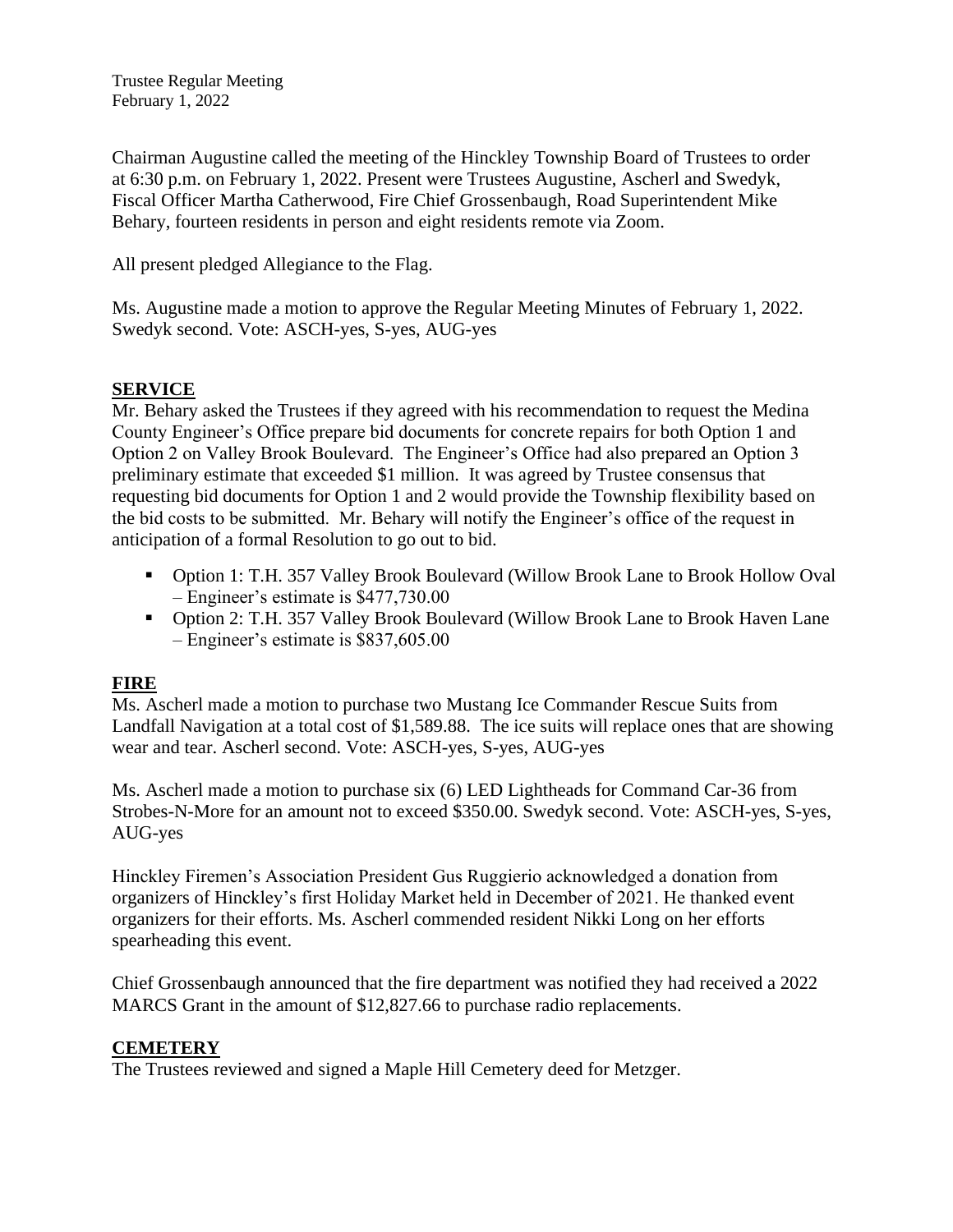Trustee Regular Meeting February 1, 2022

Mr. Swedyk presented the 2021 Cemetery Income Statement which included 40 lots sold and 19 burials for a total of \$27,775.00.

# **TRUSTEES**

Mr. Swedyk made a motion to contract with Reliable Onsite Services for the 2022 use of the port-a-pot at Bronger's Park for an amount not to exceed \$1,400.00 annually. Ascherl second. Vote: ASCH-yes, S-yes, AUG-yes

Mr. Swedyk made a motion to donate the cell phones of former trustees Burns and Kalina to the Medina County Battered Women's Shelter. The phones have not value to the Township. Ascherl second. Vote: ASCH-yes, S-yes, AUG-yes

Mr. Swedyk informed the Trustees that he is awaiting a response back from the architect on an Architect's Estimate for the energy efficiency modification on the east wall of the old fire station. He anticipates moving forward with formal bid notification at the next Trustee meeting.

Ms. Ascherl made a motion to approve the 2022 Zoom Video Communication agreement in the amount of \$149.00 for the standard PRO licenses and a \$49.00 monthly fee for one Zoom Room. Swedyk second. Vote: ASCH-yes, S-yes, AUG-yes

Ms. Ascherl made a motion to approve the purchase of two (2) Apple MacBook Air 13.3" laptops, to include one mouse and one-track pad, Microsoft Office 365 Personal and AppleCare through Best Buy for an amount not to exceed \$3,000,00. Swedyk second. Vote: ASCH-yes, Syes, AUG-yes

The computers will be for Township use by Trustees Swedyk and Ascherl. Trustee Ascherl investigated a number of vendors, when the lowest price was found she returned to Best Buy for a price match which is the estimate she provided for discussion and the motion to purchase.

Ms. Ascherl explained that due to hardware changes in the zoning department a previously approved docking station purchase (including installation) is no longer necessary and that an existing docking station can be used with only installation required.

Ms. Ascherl made a motion to rescind a May 4, 2021 motion to purchase a docking station, Net Gear 5-port switch with installation through Light House Solutions at a cost of \$403.00. Swedyk second. Vote: ASCH-yes, S-yes, AUG-yes

Ms. Ascherl made a motion to approve the installation of an existing docking station in the Zoning Department through Light House Solutions at a cost of \$275.00. Swedyk second. Vote: ASCH-yes, S-yes, AUG-yes

Ms. Augustine made a motion to accept the resignation of Board of Zoning Appeals member William Budd effective February 28, 2022. Ascherl second. Vote: ASCH-yes, S-yes, AUG-yes

Ms. Augustine informed the audience that there are four zoning positions available and letters of interest will be accepted until February 7, 2022. The openings are as follows: 2 Board of Zoning Appeals(BZA) members and one BZA alternate; and, one Zoning Commission alternate.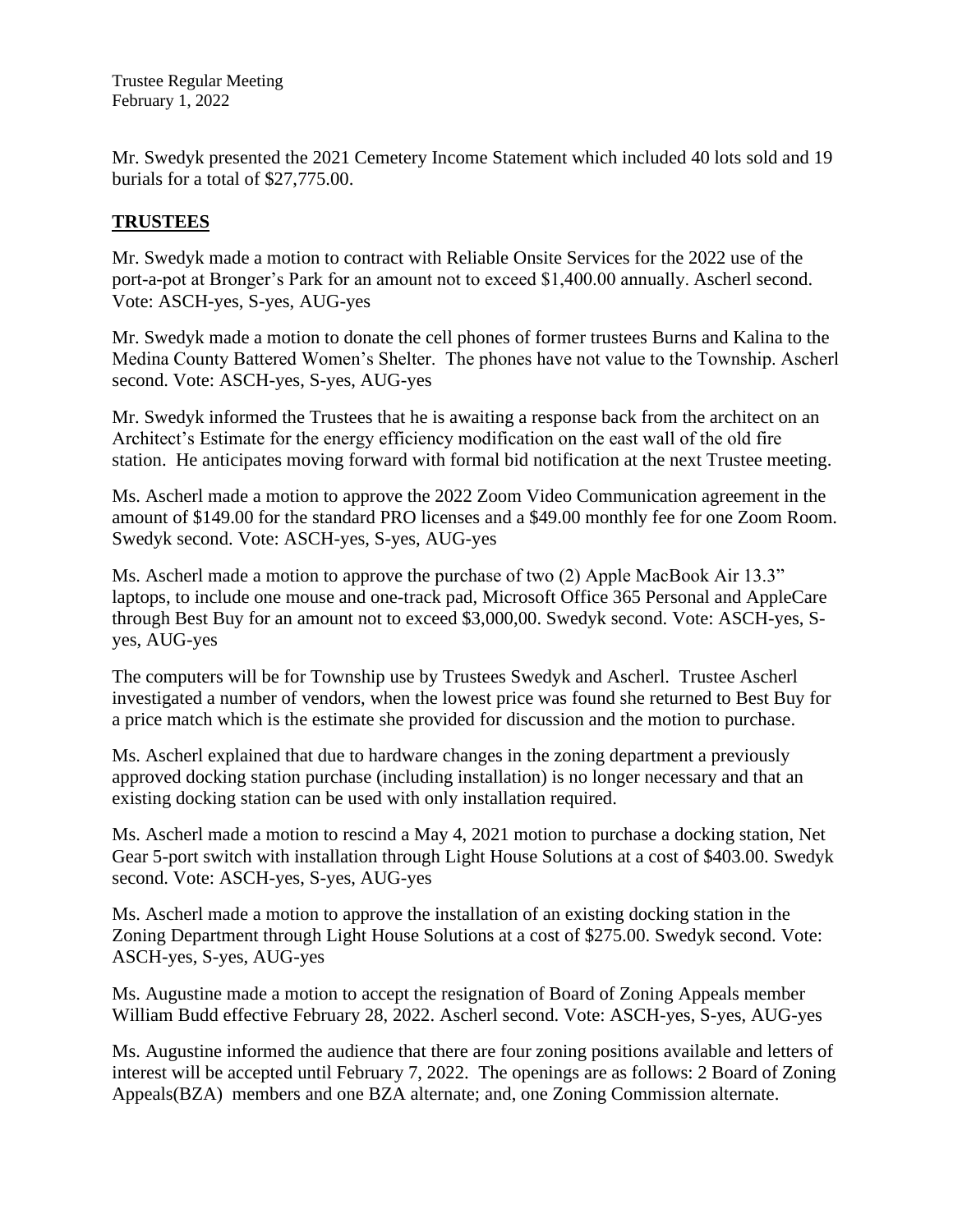The Trustees will work on scheduling a Special Meeting to interview the applicants.

Ms. Augustine stated that she has been working with zoning personnel on zoning fees, research of other entities is in process to determine if increases are necessary.

The Trustees discussed determining a list of requirements for vendors quoting future Township website upgrades. Ms. Augustine provided the Board with a sample scope of services provided company that just completed the Wadsworth website and prepared the scope based on further research of Hinckley's website. It was decided that the sample will be reviewed and discussed further at the next work session.

Due to the absence of Ms. Augustine and Mrs. Catherwood at the next work session scheduled for February 8, 2022 it was decided to cancel that work session. The next work session will be on February 22, 2022 at 11:30 a.m.

Ms. Augustine noted the following meetings:

- Public Information Meeting outlining Township finances on February 12, 2022 at 9:30 a.m.
- Comprehensive Plan Steering Committee Meetings on February 22, March 29 and April 26, 2022. All three meetings will be held at 6:30 p.m. at the townhall. The option to host the meetings at Our Savior Lutheran Church was explored but would not allow for the virtual meeting option.

Ms. Augustine stated that the OHM facilitator had requested the Township submit three controversial projects for him to review prior to the February Comprehensive Steering Committee meeting. He will also act as the point-of-contact for resident's questions and comments to the Committee, these communications will remain public documents as part of the Steering Committee process.

Due to inclement weather expected on February 3<sup>rd</sup> the Zoning Commission meeting will be cancelled. The Highland School Board had submitted a map amendment on this meeting's agenda, the request will be heard either at the next Zoning Commission regular meeting or possibly a special meeting pending Prosecutor's Office approval.

Resident Richard Pearl inquired as to the process of the Highland School Board's request, to which Ms. Augustine replied that the request is heard first by the Zoning Commission, then by the Medina County Planning Commission, The Zoning Commission will hold a Public Hearing on the matter prior to the request being forwarded to the Township Trustees. The Township Trustees will also hold a Public Hearing prior to any vote on the request.

Ms. Augustine made a motion to approve the 2022 Annual Fee- EPA Phase II NPDES/ MS4 Stormwater Program through the Medina County Commissioners in the amount of \$750.00. Swedyk second. Vote: ASCH-yes, S-yes, AUG- yes